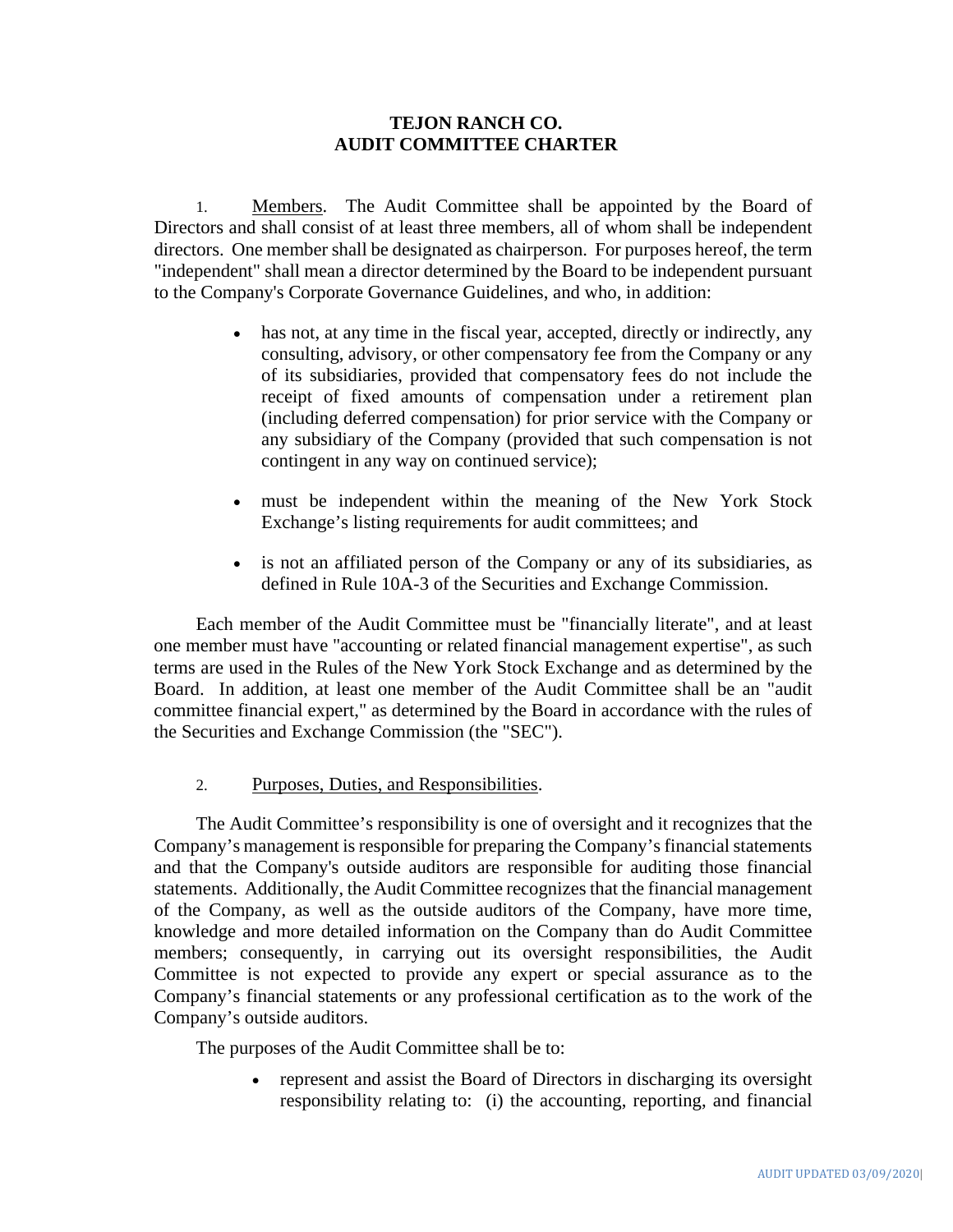practices of the Company and its subsidiaries, including the integrity of the Company's financial statements; (ii) the surveillance of administration and financial controls and the Company's compliance with legal and regulatory requirements; (iii) the outside auditor's qualifications and independence; (iv) the performance of the Company's internal audit function and the Company's outside auditor; (v) monitoring of security, and data privacy, including cybersecurity and;

• prepare the report required by the rules of the SEC to be included in the Company's annual proxy statement.

Among its specific duties and responsibilities, the Audit Committee shall:

(i) Be directly responsible, in its capacity as a committee of the Board, for the appointment, compensation and oversight of the work of the outside auditor. In this regard, the Audit Committee shall appoint and retain, compensate, evaluate, and terminate, when appropriate, the outside auditor, which shall report directly to the Audit Committee.

ii) Obtain and review, at least annually, a report by the outside auditor describing:

- the outside auditor's internal quality-control procedures;
- any material issues raised by the most recent internal quality-control review, or peer review, or by any inquiry or investigation by governmental or professional authorities, within the preceding five years, respecting one or more independent audits carried out by the outside auditing firm; and
- any steps taken to deal with any such issues.

iii) Approve in advance all audit services to be provided by the outside auditor. (By approving the audit engagement, an audit service within the scope of the engagement shall be deemed to have been pre-approved.)

iv) Establish policies and procedures for the engagement of the outside auditor to provide audit and permissible non-audit services, which shall include pre-approval of all permissible non-audit services to be provided by the outside auditor.

(a) The Committee may delegate to the Chairman, who may act alone, or if not to the Chairman, one or more designated members of the Committee the authority to grant pre-approvals for non-audit services under \$50,000, provided such approvals are presented to the Committee at a subsequent meeting. If the Committee elects to establish pre-approval policies and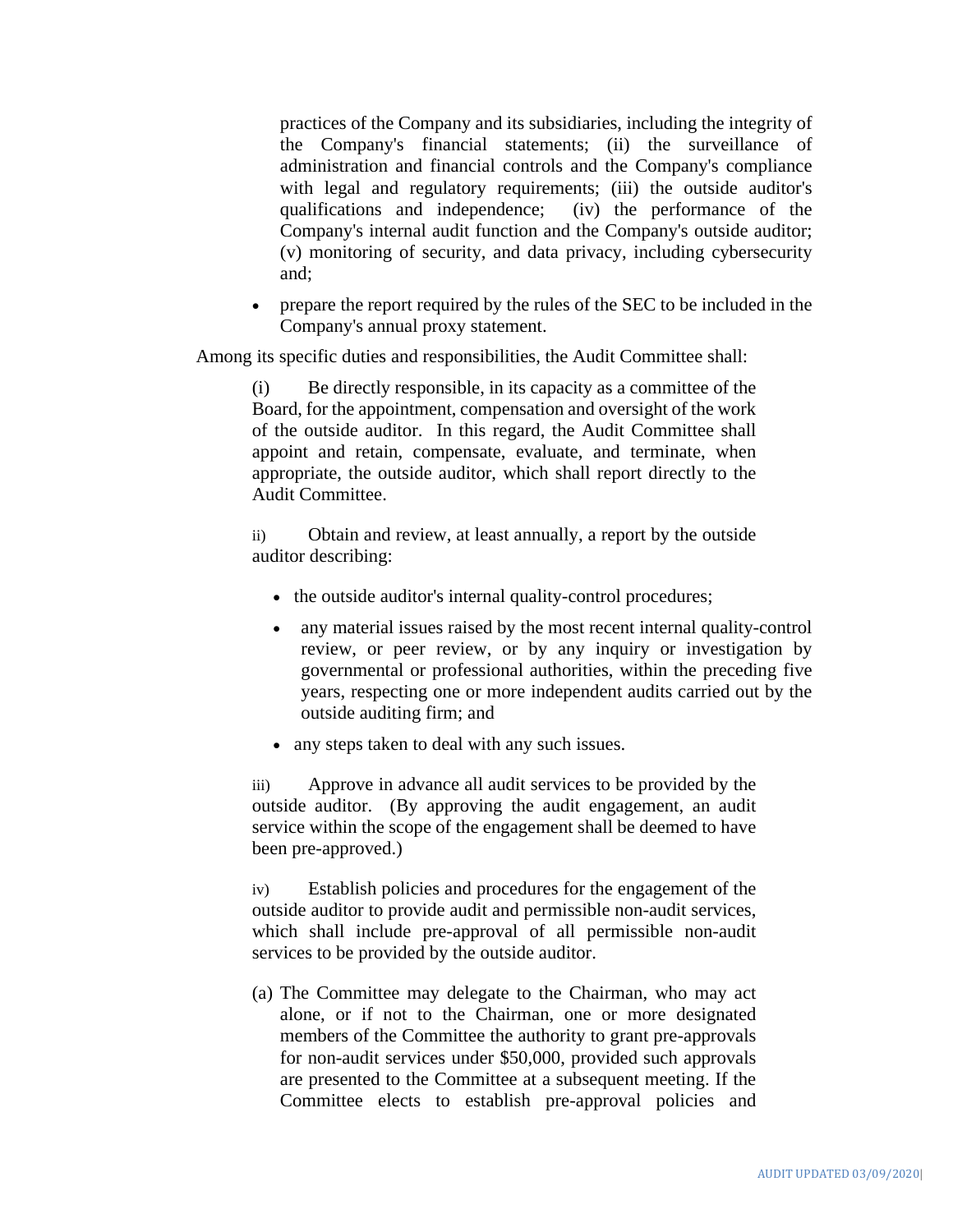procedures regarding non-audit services, the Committee must be informed of each non-audit service provided by the independent auditor. Committee pre-approval of non-audit services (other than review and attest services) also will not be required if such services fall within available exceptions established by the SEC.

v) Consider, at least annually, the independence of the outside auditor, including whether the outside auditor's performance of permissible non-audit services is compatible with the auditor's independence, and obtain and review a report by the outside auditor describing any relationships between the outside auditor and the Company or any other relationships that may adversely affect the independence of the auditor.

- vi) Review and discuss with the outside auditor:
	- the scope of the audit, the results of the annual audit examination by the auditor, and any difficulties the auditor encountered in the course of their audit work, including any restrictions on the scope of the outside auditor's activities or on access to requested information, and any significant disagreements with management; and
	- any reports of the outside auditor with respect to interim periods.

vii) Review and discuss with management and the outside auditor the annual audited and quarterly financial statements of the Company prior to the filing of its annual and quarterly reports with the SEC, including:

- an analysis of the auditor's judgment as to the quality of the Company's accounting principles, setting forth significant financial reporting issues and judgments made in connection with the preparation of the financial statements;
- the Company's disclosures under "Management's Discussion and Analysis of Financial Condition and Results of Operations" in the reports to be filed with the SEC, including accounting policies that may be regarded as critical; and
- major issues regarding the Company's accounting principles and financial statement presentations, including any significant changes in the Company's selection or application of accounting principles and financial statement presentations; and receive reports from the outside auditor as required by SEC rules.

viii) Recommend to the Board based on the review and discussion described in paragraphs (v) - (vii) above, whether the financial statements should be included in the Annual Report on Form 10-K.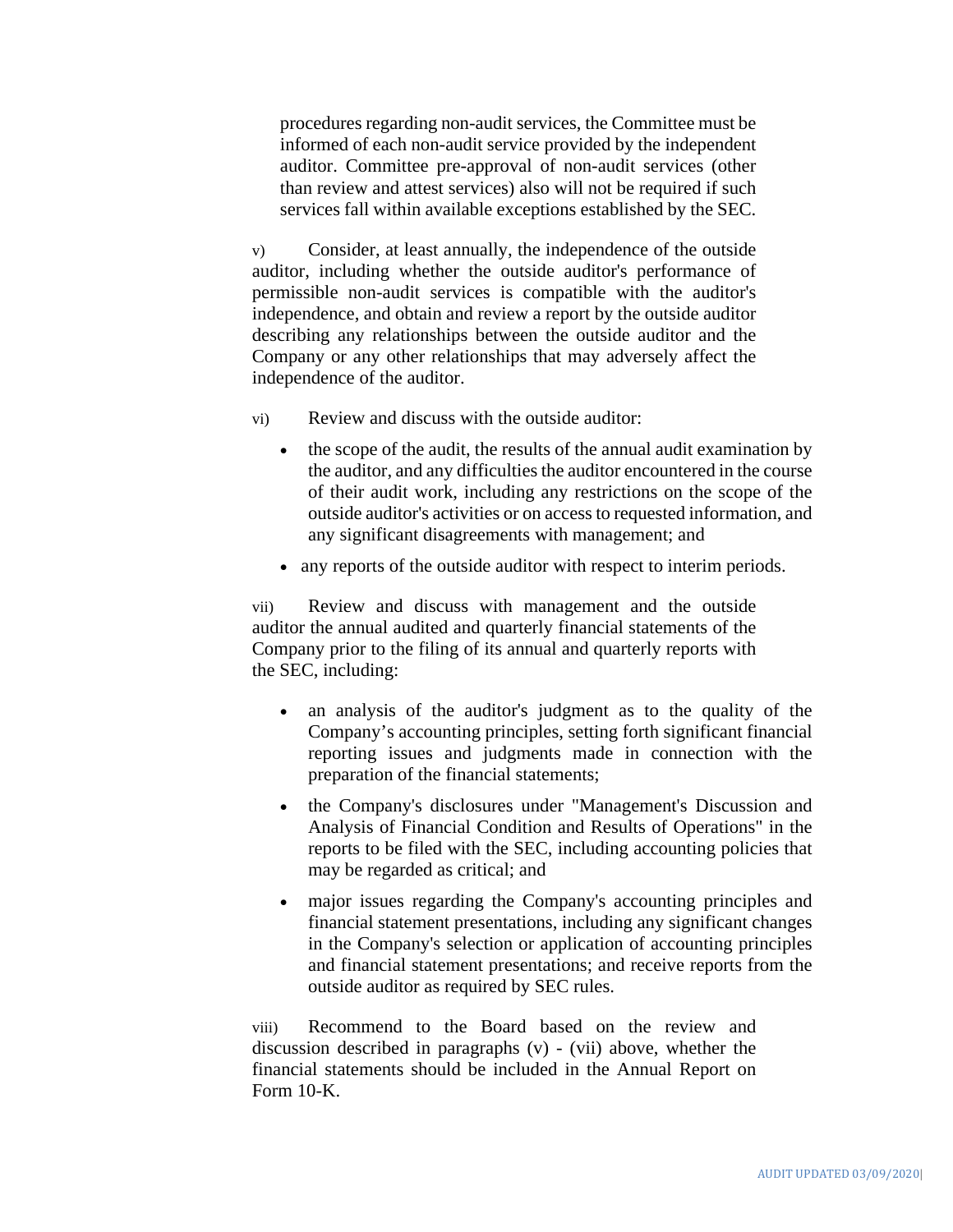ix) Review and discuss the adequacy and effectiveness of the Company's internal controls, including any significant deficiencies in internal controls and significant changes in such controls reported to the Audit Committee by the outside auditor or management.

x) Review and discuss the adequacy and effectiveness of the Company's disclosure controls and procedures and management reports thereon.

xi) Review and discuss with the principal internal auditor of the Company the scope and results of the internal audit program.

xii) Review and discuss the Company's earnings press releases, as well as financial information and earnings guidance to be provided to analysts and ratings agencies.

xiii) Review and discuss the Company's policies with respect to risk assessment and risk management, review the Company's financial risk, including internal controls, and discuss the Company's risk profile with the Company's internal auditors, and review potential violations of the Company's Code of Ethics and related corporate policies.

xiv) Oversee the Company's compliance program with respect to legal and regulatory requirements, including the Company's code of conduct(s) and the Company's policies and procedures for monitoring compliance; and at least annually, meet to review the implementation and effectiveness of the Company's compliance program with the general counsel, who shall have the authority to communicate directly to the Audit Committee, promptly, about actual and alleged violations of the Company's code(s) of conduct, including any matters involving criminal or potential criminal conduct.

xv) Establish procedures for handling complaints regarding (1) accounting, internal accounting controls and auditing matters, including procedures for confidential, anonymous submission of concerns by employees regarding accounting and auditing matters, (2) matters covered by the Company's codes of conduct.

xvi) Establish policies for the hiring of employees and former employees of the outside auditor.

xvii) Annually evaluate the performance of the Audit Committee and assess the adequacy of the Audit Committee charter.